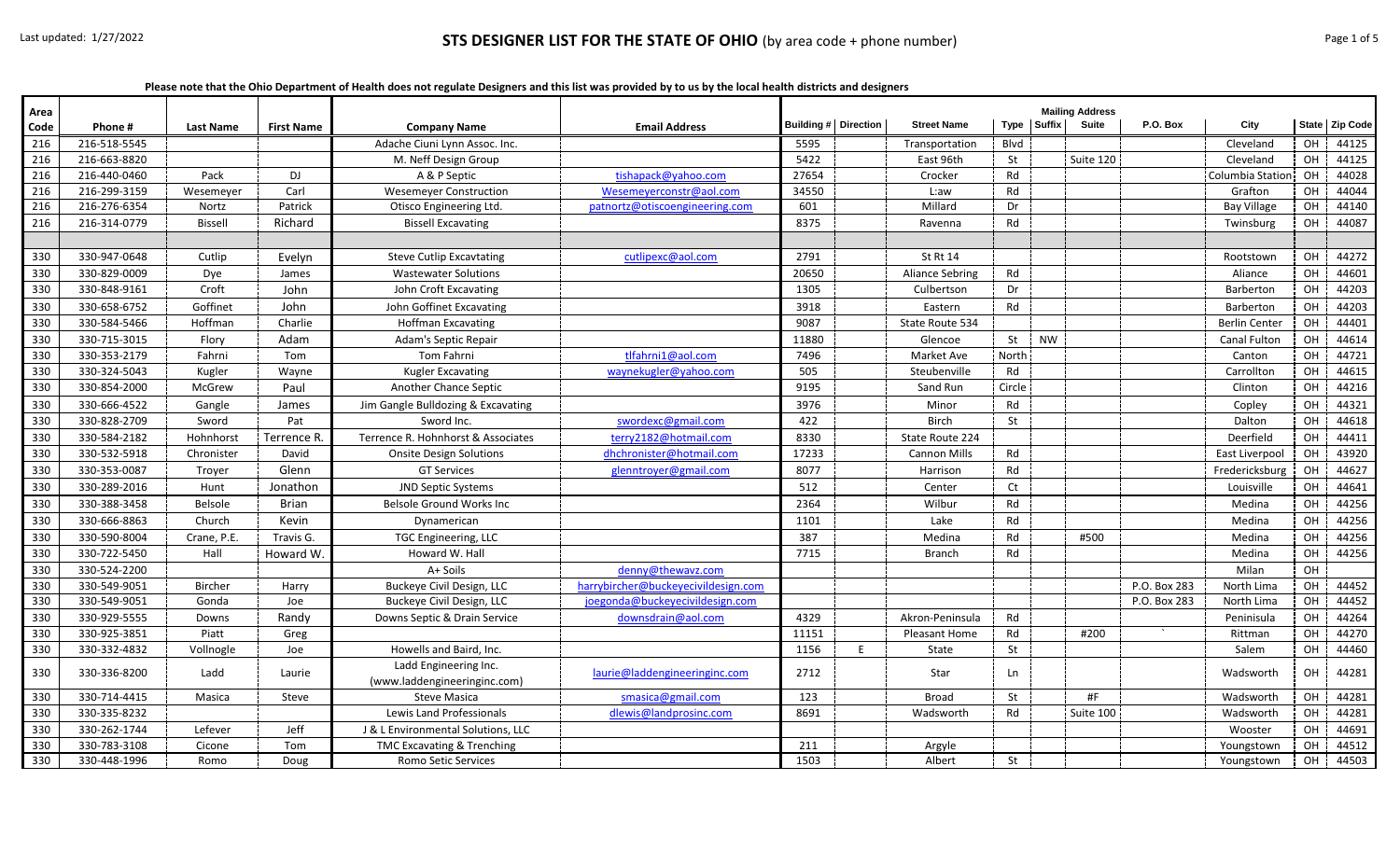## Last updated: 1/27/2022 **STS DESIGNER LIST FOR THE STATE OF OHIO** (by area code + phone number) Page 2 of 5

| 330 | 330-227-9614            | Lipp         | Greg         | Paul R. Lipp & Son, Inc.               | lippgreg@yahoo.com             | 47563  |              | Pancake-Clarkson     | Rd   |   |         |              | Rogers             | OH | 44455 |
|-----|-------------------------|--------------|--------------|----------------------------------------|--------------------------------|--------|--------------|----------------------|------|---|---------|--------------|--------------------|----|-------|
| 330 | 330-327-2224            | Preusser     | Carl         | Geo Logic LLC                          | info@ohioinstaller.com         |        |              |                      |      |   |         |              |                    |    |       |
| 330 | 330-339-6676<br>ext 324 | Quicksall    | Nathan       | W.E. Quicksall and Associates          | nwq@wequicksall.com            |        |              |                      |      |   |         |              |                    |    |       |
| 330 | 330-488-2832            | Griffith     | Michael      | D Griffith and Sons                    | griffithandsons@hotmail.com    |        |              |                      |      |   |         |              | Waynesburg         | Oh | 44688 |
| 330 | 330-325-7446            | Clem         | Chester      | CF Clem Excavating LLC                 | chetcfclem@gmail.com           |        |              |                      |      |   |         | P.O. Box 245 | Randolph           | Oh | 44265 |
| 330 | 330-687-8537            | Gibson       | George       | George Gibson Excavating               |                                | 8537   |              | Gotham               | Rd   |   |         |              | Garrettsville      | Oh | 44231 |
| 330 | 330-936-2745            | Griffith     | Michael      | M .Griffith Designs & Service LLC      | mgriffith24designs@gmail.com   | 10558  |              | Weimer Dr SE         |      |   |         |              | <b>East Canton</b> | Oh | 44730 |
| 330 | 330-540-0847            | Jones        | Trevor       | Trapper's Design and Trade LTD         | trevorjones065@gmail.com       |        |              |                      |      |   |         | PO Box 792   | Newbury            | OH | 44065 |
|     |                         |              |              |                                        |                                |        |              |                      |      |   |         |              |                    |    |       |
| 419 | 419-606-2625            | Emmons       | Rick         | H.S.T. Services, LLC                   | hstservices@yahoo.com          | 1566-A |              | Baney                | Rd   |   |         |              | Ashland            | OH | 44805 |
| 419 | 419-651-1490            | Hill         | Andy         | <b>Accurate Onsite Septic Planners</b> | arhill1@msn.com                | 1371   |              | Twp Road 956         |      |   |         |              | Ashland            | OH | 44805 |
| 419 | 419-606-2625            |              |              | <b>HSTS Services LLC</b>               |                                | 1566 A |              | Baney Rd             | Rd   |   |         |              | Ashland            | OH | 44805 |
| 419 | 419-947-9300            | Wilkinson    | Greg         | <b>Advanced Septic Systems</b>         |                                | 4474   |              | County Road 124      |      |   |         |              | Cardington         | OH | 43315 |
| 419 | 419-234-5235            | Liebrecht    | <b>Brad</b>  | Liebrecht Excavating                   | liebrechtexcavating@gmail.com  | 23479  |              | <b>Brickner</b>      | Rd   |   |         |              | Delphos            | OH | 45833 |
| 419 | 419-332-1027            | Kusmer       | <b>Bob</b>   | Kusmer & Associates                    |                                | 622    | W            | State                | St   |   |         |              | Fremont            | OH | 43420 |
| 419 | 419-355-8214            |              |              | J. Musteric & Associates               | musteric@cros.net              |        |              |                      |      |   |         |              | Fremont            | OH |       |
| 419 | 419-786-0228            | Noffsinger   | Jesse        | Noffsinger Excavating, LLC             | noffsingerexecavating@live.com | 27720  |              | Road N               |      |   |         |              | Grover Hill        | OH | 45849 |
| 419 | 419-746-2454            | Paine        | Kyle         | K.Y.D.D., Inc                          |                                | 328    |              | McGettigan           |      |   |         | PO Box 70    | Kelleys Island     | OH | 43438 |
| 419 | 419-999-3756            | Bacon        | <b>Brian</b> | Bacon & Associates                     |                                | 750    |              | Eastown              | Rd   |   |         |              | Lima               | OH | 45805 |
| 419 | 419-891-2222 x197       | Buhovecky    | Greg         | The Mannick & Smith Group, Inc.        |                                |        |              |                      |      |   |         |              | Maumee             | OH |       |
| 419 | 419-668-8167            | Charville    | Jim          | Norwalk Concrete                       | jcharville@nciprecast.com      | 80     |              | Commerce             | Dr   |   |         |              | Norwalk            | OH | 44857 |
| 419 | 419-663-0885            |              |              | <b>Contractors Design Engineering</b>  |                                |        |              |                      |      |   |         |              | Norwalk            | OH |       |
| 419 | 419-663-2732            |              |              | Kelser Surveying & Hank                | stonefound@yahoo.com           |        |              |                      |      |   |         |              | Norwalk            | OH |       |
| 419 | 419-523-5789            | Bockrath     | Greg         | Bockrath & Associates                  |                                | 137    | W            | Third                | St   |   |         |              | Ottawa             | OH | 45875 |
| 419 | 419-399-2688            | Dangler      | Jay          | Jay Dangler Excavating, LTD            | jvdj@windstream.net            | 9391   |              | Road 98              |      |   |         |              | Paulding           | OH | 45879 |
| 419 | 419-898-9200            |              |              | <b>BEC Associates</b>                  |                                | 6622   | W            | Harbor               | Rd   |   |         |              | Port Clinton       | OH | 43452 |
| 419 | 419-609-9980            | Fox          | Paul         | Paul Fox and Sons Excavating           |                                | 3501   |              | Hayes                | Ave  |   |         |              | Sandusky           | OH | 44870 |
| 419 | 419-625-9132            | Robinson     | Ron          | Spoerr Precast Concrete Inc.           |                                | 2020   |              | Caldwell             | St   |   |         |              | Sandusky           | OH | 44870 |
| 419 | 419-447-4300            | Damm         | John         | Hank and Associates, Inc.              | hank1209@bright.net            | 137    | <sub>S</sub> | Washington           | St   |   |         |              | Tiffin             | OH | 44883 |
| 419 | 419-385-2018            |              |              | Hull & Associates                      |                                |        |              |                      |      |   |         |              | Toledo             | OH |       |
| 419 | 419-203-0796            | Garver       | Rob          | <b>Garver Excavating</b>               | rgarv42@yahoo.com              | 12666  |              | Gamble               | Rd   |   |         |              | Van Wert           |    | 45891 |
| 419 | 419-547-8538            | Wright       | Nathan       | Geophyta Inc.                          | geophyta@rocket.nwohio.com     | 2865   |              | C.R. 254             |      |   |         |              | Vickery            | OH | 43464 |
|     |                         |              |              |                                        |                                |        |              |                      |      |   |         |              |                    |    |       |
| 440 | 440-834-8341            | Zeigler      | Rod          | Zeigler Earthworks                     | zeiglerearthworks@gmail.com    | 17629  |              | <b>Claridon Troy</b> | Rd   |   |         |              | <b>Burton</b>      | OH | 44021 |
| 440 | 440-543-6900            | Gutoskey     | Joe          | Gutoskey & Associates Inc.             | joegutoskey@gutoskey.com       | 10135  |              | Gottschalk           | Pkwy |   | Suite 4 |              | Chagrin Falls      | OH | 44023 |
| 440 | 440-286-7150            | Bender, P.E. | Kathy        | KRB Engineering Inc.                   | krbengineering@roadrunner.com  | 330    |              | Downing              | Dr   |   |         |              | Chardon            | OH | 44024 |
| 440 | 440-286-1010            |              |              | Foresight Engineering                  |                                | 320    |              | Center               | St   |   | Unit F  |              | Chardon            | OH | 44024 |
| 440 | 440-576-0505            | Smolen       | John         | Smolen Engineering                     | jsmolen@smolen.com             | 1876   |              | State Route 46       |      | N |         |              | Jefferson          | OH | 44047 |
| 440 | 440-355-5526            |              |              | <b>Burnett's Septic Service</b>        | burnettsseptic@aol.com         | 120    |              | Commerce             | Dr   |   |         |              | LaGrange           | OH | 44050 |
| 440 | 440-983-1607            |              |              | Dave Rapp Services                     |                                | 3406   |              | Dayton               | Rd   |   |         |              | Madison            | OH | 44057 |
| 440 | 440-205-1260            |              |              | Barrington Consulting Group, Inc.      |                                | 9114   |              | Tyler                | Blvd |   |         |              | Mentor             | OH | 44060 |
| 440 | 440-255-8463            |              |              | Land Design Consultants                |                                | 9025   |              | Osborne              | Dr   |   |         |              | Mentor             | OH | 44060 |
| 440 | 440-951-9000            |              |              | <b>CT Consultants</b>                  |                                | 8150   |              | Sterling             | Ct   |   |         |              | Mentor             | OH | 44060 |
|     |                         |              |              |                                        |                                |        |              |                      |      |   |         |              |                    |    |       |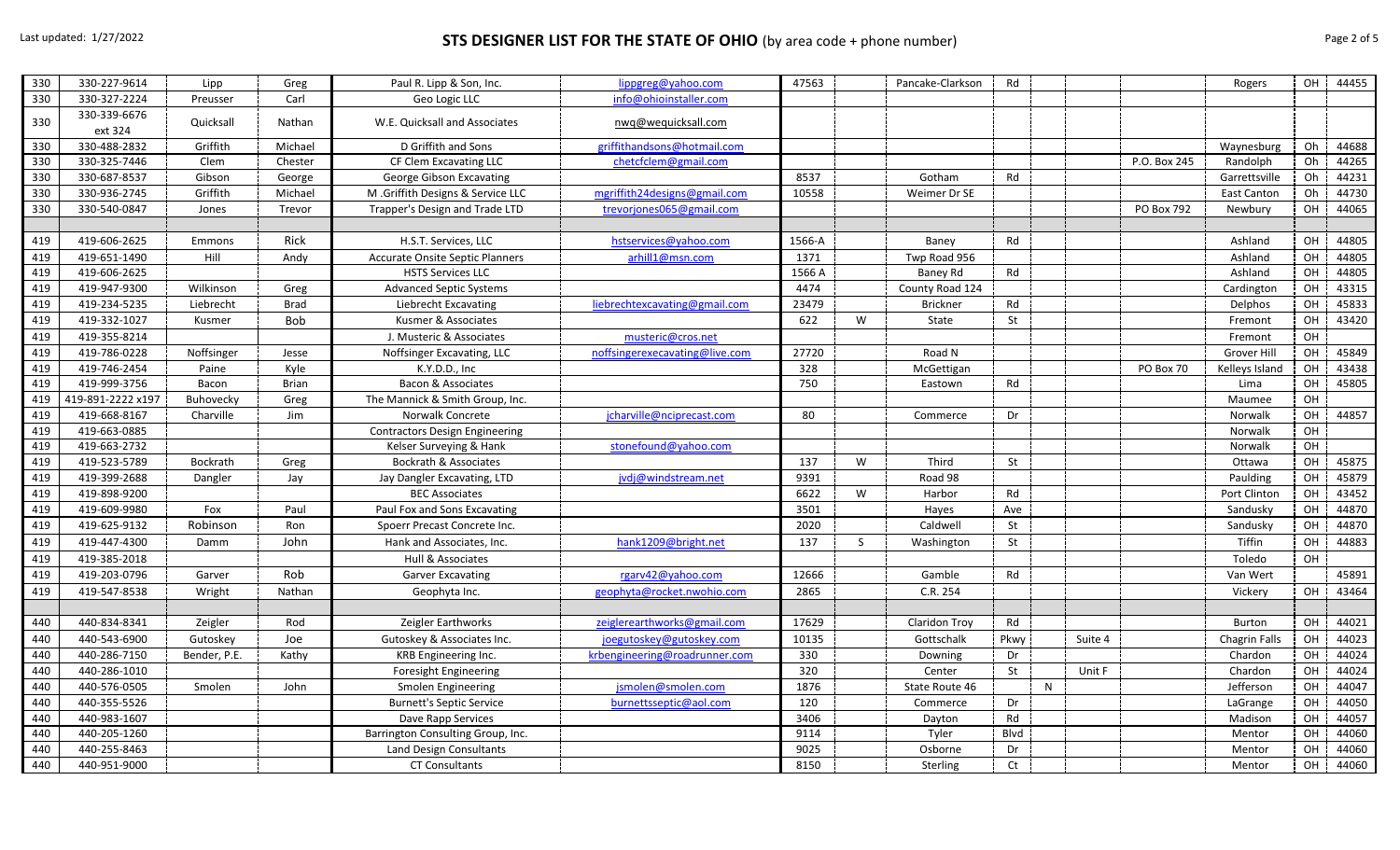## Last updated: 1/27/2022 **STS DESIGNER LIST FOR THE STATE OF OHIO** (by area code + phone number) Page 3 of 5

| 440 | 440-564-8008     | <b>Timas</b>   | Mike       | Hess & Associates Engineering, Inc.       | mtimas@hess-engineering.com         | 12121 |   | Kinsman                | Rd    |           |              | Newbury                 | OH | 44065 |
|-----|------------------|----------------|------------|-------------------------------------------|-------------------------------------|-------|---|------------------------|-------|-----------|--------------|-------------------------|----|-------|
| 440 | 440-357-1811     | Jones          | Harry      | Jones Surveying LLC                       | hjonessurveying@yahoo.com           | 1924  |   | Mentor                 | Ave.  |           |              | Painesville             | OH | 44077 |
| 440 | 440-352-7742     | Skonieczny     | John       | John Skonieczny                           |                                     | 7739  |   | Viewmount              | Dr    |           |              | Painesville             | OH | 44077 |
| 440 | 440-602-9071     |                |            | <b>Aztech Engineering</b>                 | aztechengineering@ameritech.net     | 5425  |   | Warner                 | Rd    | Suite 12  |              | <b>Valley View</b>      | OH | 44125 |
| 440 | 440-944-4433     |                |            | Polaris Engineering & Surveying           |                                     | 34600 |   | Chardon                | Rd    | Suite D   |              | <b>Willoughby Hills</b> | OH | 44094 |
| 440 | 440-272-5723     | Tricamo, PE    | Stephen    | The Potters Company                       | design@thepotterscompany.org        |       |   |                        |       |           | P.O. Box 186 | Windsor                 | OH | 44099 |
| 440 | 440-812-8141     | Tricamo,       | Robert     | The Potter's Company                      | design@thepotterscompany.org        |       |   |                        |       |           | PO BOX 186   | Windsor                 | OH | 44099 |
| 440 | 440-9019403      | Rogers         | Ben        |                                           | brdrafting.design.oh@gmail.com      | 13858 |   | Radcliffe              | Rd    |           |              | Geauga                  | OH | 44024 |
|     |                  |                |            |                                           |                                     |       |   |                        |       |           |              |                         |    |       |
| 513 | 513-753-5998     | Gray           | Jeffery    | Gray's Excavating                         | dgray4@fuse.net                     | 565   |   | Chapel                 | Rd    |           |              | Amelia                  | OH | 45102 |
| 513 | 513-734-1496     | Green          | <b>Bob</b> | <b>Green Excavating</b>                   | www.greenexcavating.com             | 1735  |   | Swope                  | Rd    |           |              | Bethel                  | OH | 45106 |
| 513 | 513-321-2168     | Evans          | Jonathan   | <b>Evans Engineering</b>                  | jevans@evans-eng.net                | 4240  |   | Airport                | Rd    | Suite 108 |              | Cincinnati              | OH | 45226 |
| 513 | 513-792-1221     | Felton         | Mike       | StreamKey, Inc                            | Mike@Streamkey.com                  | 10515 |   | Reading                | Rd    |           |              | Cincinnati              | OH | 45241 |
| 513 | 513-792-1221     | McAdams        | Ronald     | StreamKey, Inc                            | Ron@Streamkey.com                   | 10515 |   | Reading                | Rd    |           |              | Cincinnati              | OH | 45241 |
| 513 | 513-875-2424     |                |            | <b>Brinkman Construction</b>              |                                     | 3214  |   | <b>US 50</b>           |       |           |              | Fayetteville            | OH | 45118 |
| 513 | 513-876-2196     |                |            | H&H Contractors Inc.                      |                                     |       |   |                        |       |           | P.O. Box 355 | Felicity                | OH | 45120 |
| 513 | 513-876-3780     |                |            | Cedron Site Development                   |                                     | 474   |   | <b>Felicity Cedron</b> | Rd    |           |              | Georgetown              | OH | 45121 |
| 513 | 513-360-7365     | Smallwood      | Mike       | <b>Smallwood Septic Solutions</b>         | smallwoodsepticsolutions@gmail.com  | 75    |   | American               | Way   |           |              | Monroe                  | OH | 45050 |
| 513 | 513-899-5000     | Viox           | Jackie     | Viox Septic Design.                       | lori@vioxexcavating.com             | 653   | W | Pike                   | St    |           |              | Morrow                  | OH | 45152 |
| 513 | 513-266-7524     |                |            | <b>Andrew's Construction</b>              |                                     | 3885  |   | SR 133                 |       |           |              | Williamsburg            | OH | 45176 |
| 513 | 513-421-5353 Ext |                |            | <b>SCS Engineers</b>                      | dbrennan@scsengineers.com           | 2060  |   | Reading                |       | Suite 200 |              | Cincinnati              | OH | 45202 |
|     | 2113             | Brennan        | Dan        |                                           |                                     |       |   |                        | Road  |           |              |                         |    |       |
| 513 | 513-321-1862 or  | Torgersen      | Erik       | TD Enginering LLC                         | Erik.Torgersen@TDEngineeringLLC.com | 6146  |   | Lakota                 | Drive |           |              | Madeira                 | Oh | 45243 |
|     | 513-607-8397     |                |            |                                           |                                     |       |   |                        |       |           |              |                         |    |       |
| 513 | 513-202-3092     |                |            | Phenide                                   | contact@phenide.com                 |       |   |                        |       |           |              | Fairfield               | OH | 45014 |
|     |                  |                |            | http://www.phenide.com                    |                                     |       |   |                        |       |           |              |                         |    |       |
| 513 | 513-758-6237     |                |            | AA Plumbing (https://www.aaplumbing.com   | septic@aaplumbing.com               |       |   |                        |       |           |              | Fairfield               | OH | 45014 |
|     |                  |                |            |                                           |                                     |       |   |                        |       |           |              |                         |    |       |
| 567 | 567-342-2247     | Brown          | Jim        | SepticSage, LLC                           | septicsage@gmail.com                | 2611  |   | County Road 254        |       |           |              | Vickery                 | OH | 43464 |
|     |                  |                |            |                                           |                                     |       |   |                        |       |           |              |                         |    |       |
| 614 | 614-885-1700     | Schutt, P.E.   | Jay W.     | CT Consultants, Inc.                      |                                     | 7965  | N | High                   | St    | Suite 340 |              | Columbus                | OH | 43235 |
| 614 | 614-885-1700     | Kravtsov, P.E. | Michael    | CT Consultants, Inc.                      | mkravtsox@ctconsultants.com         | 7965  | N | High                   | St    | Suite 340 |              | Columbus                | OH | 43235 |
| 614 | 614-666-1334     | Kaiser         | Chaz       | <b>CDK Structures</b>                     | cdkstructures@aol.com               | 4600  |   | Mitchell               | Ln    |           |              | Ostrander               | OH | 43061 |
| 614 | 614-961-0940     | Cogar          | James      | ABC Septic Design & Environmental         | abcsepticdesign@gmail.com           | 9460  |   | Emerson                | Dr    |           |              | Powell                  | OH | 43065 |
| 614 | 614-554-5481     | Graves         | John       | Active Wastewater Systems LLC             | awsjohn@yahoo.com                   |       |   |                        |       |           | P.O. 1101    | Sunbury                 | OH | 43074 |
| 614 | 614-579-1164     | Miller         | Steve      | Soil and Env. Consulting Services         | soilconsultant@yahoo.com            | 1974  |   | N. 3 Bs and K          | Rd    |           |              | Sunbury                 | OH | 43074 |
| 614 | 614-766-4000     |                |            | <b>Ackison Surveying</b>                  | richackison@att.net                 |       |   |                        |       |           |              |                         |    |       |
| 614 | 614-790-0029     | Nortz          | Gregory    | <b>Otisco Engineering Ltd</b>             | Gregnortz@otiscoengineering.com     | 446   |   | Maplebrook             | Dr    | E         |              | Westerville             | OH | 43082 |
| 614 | 614-859-0039     | Rogich         | Michael    | MVP Septic Design, LLC                    | mypsepticdesign@gmail.com           | 2900  |   | Lexington              | Dr    |           |              | Powell                  | OH | 43065 |
| 937 | 937-243-2574     | Marshall       | Wyatt      | Marshall Environmental Consulting &       | MEESepticDesign@gmail.com           | 1048  |   | Van Kirk               | Dr    |           |              | Marysville              | OH | 43040 |
|     |                  |                |            | Design                                    |                                     |       |   |                        |       |           |              |                         |    |       |
|     |                  |                |            |                                           |                                     |       |   |                        |       |           |              |                         |    |       |
| 740 | 740-574-2033     | Dennis         | Little     | Little's Excavating of the Tri-State, LLC | littleinc@239clay.com               |       |   |                        |       |           |              |                         |    |       |
|     |                  |                |            |                                           |                                     |       |   |                        |       |           |              |                         |    |       |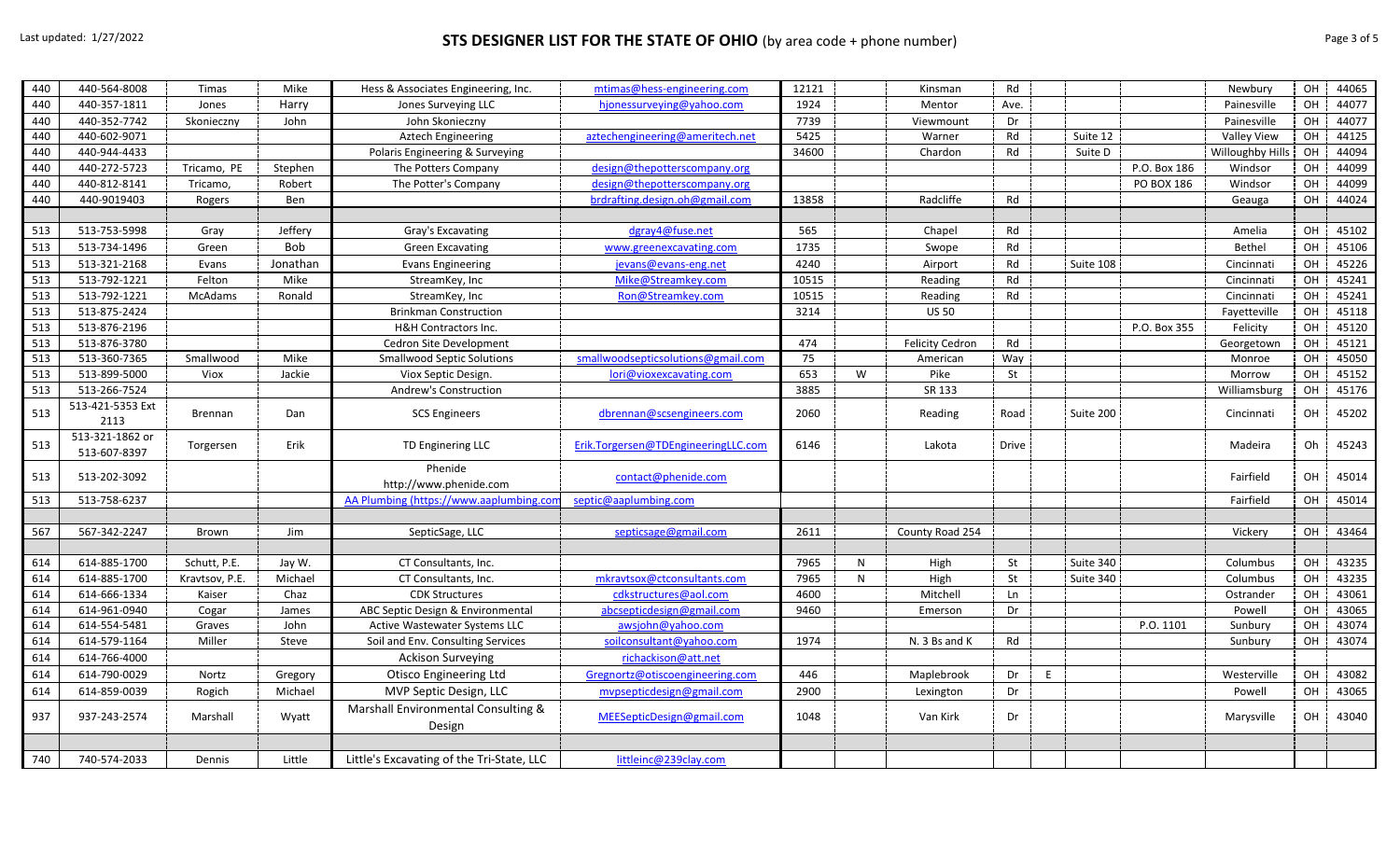## Last updated: 1/27/2022 **STS DESIGNER LIST FOR THE STATE OF OHIO** (by area code + phone number) Page 4 of 5

| 740 | 740-698-5507 | Lewis          | Kevin      | Kevin Lewis                              | kl118892@ohio.edu                 | 41520                   |              | State Farm        | Rd        |           |                        | Albany             | OH        | 45710 |
|-----|--------------|----------------|------------|------------------------------------------|-----------------------------------|-------------------------|--------------|-------------------|-----------|-----------|------------------------|--------------------|-----------|-------|
| 740 | 740-517-9938 | Yandrich       | Michael    | YANTech Engineering LLC                  | yantech.eng@gmail.com             | 14570                   |              | Rocky Point       | Rd        |           |                        | Athens             | OH        | 45701 |
| 740 | 740-635-3134 | Theaker, Jr    | Rich       | Theaker and Son Excavating               | theaker-excavating@comcast.net    | 53620                   |              | Farminton         | Rd        |           |                        | Bridgeport         | OH        | 43912 |
| 740 | 740-548-7064 | Holobaugh      | Bill       | Wee Dig It!!, LLC                        | wee.dig.it@gmail.com              | 6779                    |              | Johnsville        | Rd        |           | P.O. Box C             | Centerburg         | OH        | 43011 |
| 740 | 740-412-3908 | Cline          | Chad       | <b>CMC Complete Construction</b>         |                                   | 8605                    |              | SR 316            |           |           |                        | Circleville        | OH        | 43113 |
| 740 | 740.767.9382 | Priest         | Terry      | <b>Terry Priest</b>                      | priestterry12@gmail.com           |                         |              |                   |           |           | <b>PO BOX 53</b>       | Corning            | OH        | 43730 |
| 740 | 740-972-2499 | Antle, P.E.    | Chad       | <b>Bioworks Energy</b>                   | chad.antle@bioworksenergy.com     |                         |              |                   |           |           |                        |                    |           |       |
| 740 | 740-687-5542 |                |            | Lockwood, Lanier, Mathias & Noland, Inc. |                                   | 2475                    |              | Sugar Grove       | Rd        | <b>SE</b> |                        | Lancaster          | OH        | 43130 |
| 740 | 740-589-5001 | Buckley        | Ryan       | <b>Buckley Group</b>                     | rbuckley@buckleygroupllc.com      | 499                     |              | Richland          | Ave       |           |                        | Athens             | OH        | 45701 |
| 740 | 740-385-2140 |                |            | Sands Decker LTD                         |                                   | 397                     | W            | Front             | St        |           |                        | Logan              | OH        | 43138 |
| 740 | 740-386-7465 | Dietrich, P.E. | Roger      | <b>Dietrich Utility Consultants</b>      | rodietrich@yahoo.com              | 2876                    |              | Scenic            | Dr        |           |                        | Marion             | OH        | 43302 |
| 740 | 740-225-2236 | Fisher         | Bob        | Pergo Direct Inc dba Fisher Excavating   | fisherxprospect@gmail.com         | 1485                    |              | Marion Marysville | Rd        |           |                        | Marion             | OH        | 43302 |
| 740 | 740-541-0377 | Campbell       | Tim        | Campbell Environmental Consulting, LLC   | tcampbell@campbellec.com          | $\overline{\mathbf{3}}$ |              | Blair             | Ct        |           |                        | Nelsonville        | OH        | 45764 |
| 740 | 740-319-1809 |                |            | The Enterprise Group, LTD                |                                   | 1218                    |              | S.R. 93           |           | <b>NE</b> |                        | New Lexington      | OH        | 43764 |
| 740 | 740-587-7363 | Flowers        | Mark       | Flowers Septic System Design Inc.        | markflowers777@gmail.com          | 263                     |              | Park Trails       | Ct        |           |                        | Newark             | OH        | 43055 |
| 740 | 740-345-1921 | Krock          | Russel B.  | ADR & Associaties, LTD.                  |                                   | 88                      | W            | Church            | St        |           |                        | Newark             | OH        | 43055 |
| 740 | 740-983-6345 | Sark           | Ryan       | Mid-Ohio Water Management                | ryan1sark@gmail.com               | 9740                    |              | Gulick            | Rd        |           |                        | Orient             | OH        | 43146 |
| 740 | 740-444-4281 | Swatzel, RS    | Steve      | <b>Meigs County Health Department</b>    | steve.swatzel@meigs-health.com    | 112                     |              | East Memorial     | Dr        |           |                        | Pomeroy            | OH        | 45769 |
| 740 | 740-695-7237 | Garcia         | Daniel     | Hammontree & Assoc. LTD                  | dgarcia@hammontree-engineers.com  | 104                     |              | Newell            | Ave       |           |                        | St. Clairsville    | OH        | 43950 |
| 740 | 740-695-7237 | Garcia         |            | Hammontree & Associates, LTD.            |                                   | 104                     |              | Newell            | Ave       |           |                        | St. Clairsville    | OH        | 43950 |
| 740 | 740-827-5955 | Kovachic       | Daniel     | Daniel Kovachic Excavating               |                                   |                         |              |                   |           |           | P.O. Box 224           | St. Clairsville    | OH        | 43950 |
| 740 | 740-695-7256 | Vaughn         | Jeff       | Vaughn Coast and Vaughn                  | jeff@vaughncoastvaughn.com        | 154                     | <sub>S</sub> | Marietta          | St        |           |                        | St. Clairsville    | OH        | 43950 |
| 740 | 740-746-0250 | Beiter, P.E.   | Robert A.  | <b>Crossing Waters Engineering</b>       | crossingwaters@gmail.com          | 260                     | <sub>S</sub> | Main              | St        |           | P.O. Box 27<br>Suite A | <b>Sugar Grove</b> | OH        | 43155 |
| 740 | 740-965-1548 | Sandefur       | Walt       | Sandefur Consulting                      | Walt@SandefurConsulting.com       |                         |              |                   |           |           |                        |                    | OH        | 43074 |
|     | 614-565-4977 |                |            |                                          |                                   |                         |              |                   |           |           | P.O. Box 705           | Sunbury            |           |       |
| 740 | 740-965-3254 | Tornes         | Lawrence   | Tornes Soil Investigations, LTD          | larrytornes@aol.com               | 811                     |              | State Route 61    |           | N         |                        | Sunbury            | OH        | 43074 |
| 740 | 740-797-0500 | Stevens        | Donnie     | RMJ Engineering Company                  | www.rjmengineeringco.com          | 66                      | S.           | Plains            | Rd        |           |                        | The Plains         | OH        | 45780 |
| 740 | 740-335-3816 | Puckett        | Loren      | McCarty Associates, Inc                  | Impuckett@mccartyassociates.com   | 304                     | E            | Market            | <b>St</b> |           |                        | Washington C.H     | OH        | 43160 |
| 740 | 740-704-1879 | Baldwin        | Kyle       | Roxsol, LLC                              | kylebaldwin@roxsol.com            | 976                     |              | McIntire          | Ave       |           |                        | Zanesville         | OH        | 43701 |
| 740 | 740-452-7434 | Linn           | Tim        | Linn Engineering, Inc.                   |                                   | 534                     |              | Market            | St        |           |                        | Zanesville         | OH        | 43701 |
| 740 | 740-622-7599 | Brown          | Don        | Don Brown                                |                                   |                         |              |                   |           |           |                        |                    |           |       |
| 740 | 740-591-1513 | Crabtree       | Zachary    | Zachary Crabtree                         | crabtreeexcavating.zach@gmail.com |                         |              |                   |           |           |                        |                    |           |       |
| 740 | 740-698-9100 | Wiley          | Robert     | <b>Robert Wiley</b>                      | Riwiley1@frontier.com             |                         |              |                   |           |           |                        |                    |           |       |
| 740 | 740-403-7203 | Celuch         | Joseph     | <b>Beagle Hill Services</b>              | joe@beaglehill.com                | 11333                   |              | Hamby Hill        | Rd        |           |                        | Frazeysburg        | OH        | 43822 |
| 740 | 740-391-1067 | Jarrett        | Rick       | First Home Inspections Inc.              | firsthome@windstream.net          | 67015                   |              | Stein             | Rd        |           |                        | Belmont            | OH        | 43718 |
|     |              |                |            |                                          |                                   |                         |              |                   |           |           |                        | Washington         |           |       |
| 740 | 740-463-9446 | Little         | Jason      | ABC Engineers & Surveyors, LLC.          | Jason.little@abcengineer.org      |                         |              | P.O. Box 834      |           |           |                        | Court House        | <b>OH</b> | 43160 |
| 740 | 740-398-7080 | Wade           | Courtney L | A to Zoning LLC                          | atozoning@gmail.com               | $\overline{3}$          |              | Levering          | Dr        |           |                        | Fredericktown      | OH        | 43019 |
| 740 | 740-852-1300 | Elliott        | Casey      | Casey Elliott, PE, PS                    | casey.elliott@earthlink.net       | 212                     | W.           | High              | St        |           |                        | London             | OH        | 43140 |
| 740 | 740-919-0138 | Smock          | Zach       | <b>Smock Construction LLC</b>            | smockconstructionllc@gmail.com    |                         |              |                   |           |           | PO Box 1357            | Pataskala          | OH        | 43062 |
|     |              |                |            |                                          |                                   |                         |              |                   |           |           |                        |                    |           |       |
| 800 | 800-299-4257 | Michael        | Dan        | Clear Creek Environmental, Inc.          |                                   | 620                     | N.           | Broadway          |           |           |                        | Lebanon            | OH        | 45036 |
|     |              |                |            |                                          | clearcreekservice@yahoo.com       |                         |              |                   |           |           |                        |                    |           |       |
| 800 | 800-482-3111 | Denis          | Teresa     | Mack Industries, Inc.                    | tdenis@mackconcrete.com           | 201                     |              | Columbia          | Rd        |           |                        | <b>Valley City</b> | OH        | 44280 |